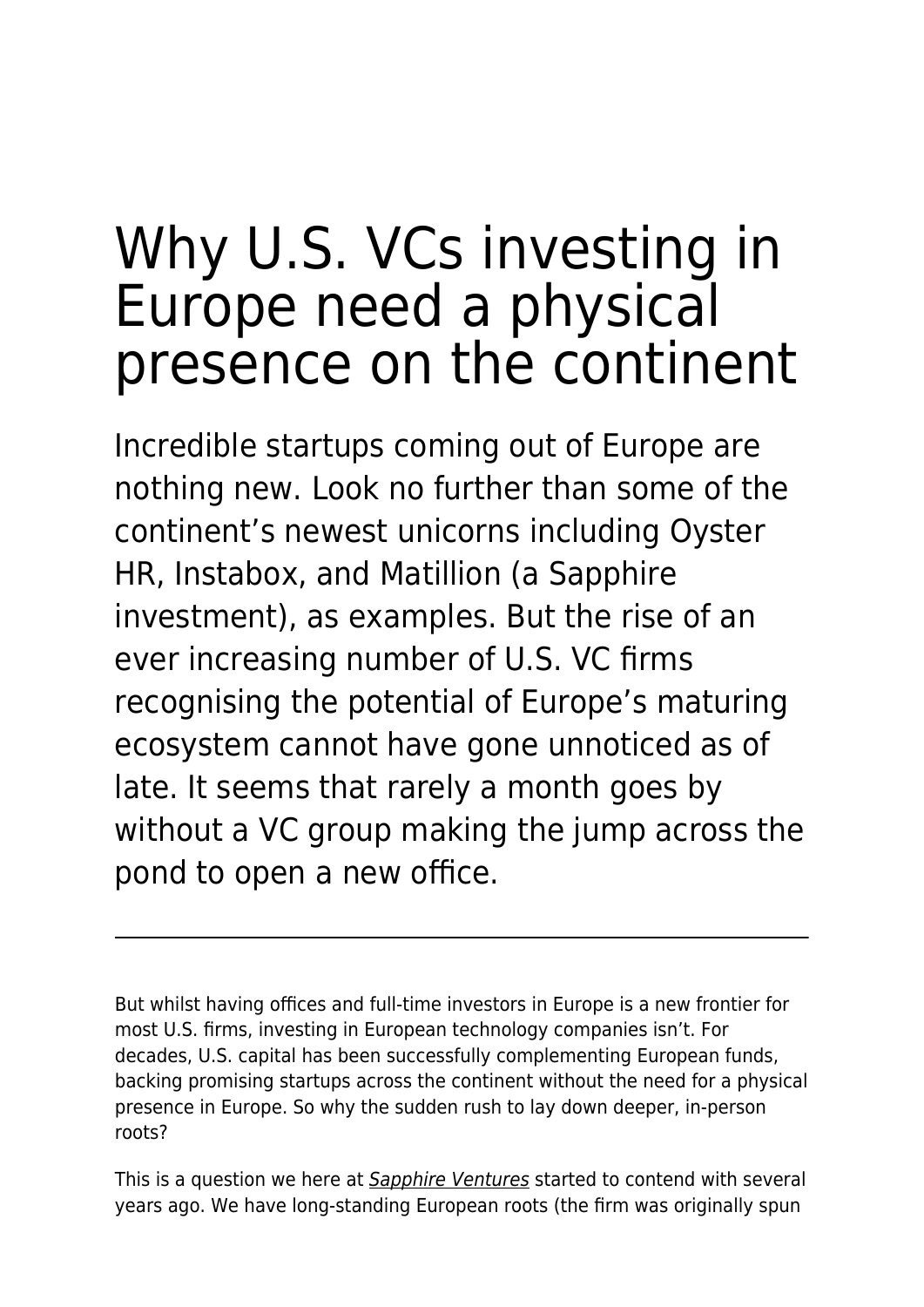out of German software company SAP before becoming independent in 2011. Plus, one of our firm's founding partners had been based in London for over a decade). We also have a strong legacy of backing businesses here. In 2021, our European portfolio saw several public debuts and acquisitions, including [Cazoo](https://mailstat.us/tr/t/sm072nzcl2rbhi0r/1q/https://c212.net/c/link/?t=0&l=en&o=3388481-1&h=2073300617&u=https%3A%2F%2Fsapphireventures.com%2Fblog%2Fbecoming-a-european-company-of-consequence-in-rapid-time-congratulations-to-cazoo-on-the-public-debut%2F&a=Cazoo), [Currencycloud](https://www.currencycloud.com/), [Qubit](https://mailstat.us/tr/t/sm072nzcl2rbhi0r/1s/https://c212.net/c/link/?t=0&l=en&o=3388481-1&h=1194750990&u=https%3A%2F%2Fwww.coveo.com%2Fen%2Fcompany%2Fnews-releases%2F2021%2Fcoveo-acquires-qubit&a=acquisition+of+Qubit+by+Coveo), [Wandera](https://mailstat.us/tr/t/sm072nzcl2rbhi0r/1t/https://c212.net/c/link/?t=0&l=en&o=3388481-1&h=1688881343&u=https%3A%2F%2Fwww.wandera.com%2Fwandera-jamf%2F&a=acquisition+of+Wandera+by+JAMF) and [Wise](https://mailstat.us/tr/t/sm072nzcl2rbhi0r/1u/https://c212.net/c/link/?t=0&l=en&o=3388481-1&h=3303453393&u=https%3A%2F%2Fsapphireventures.com%2Fblog%2Fredefining-conventional-wisdom-congratulations-to-wise-on-its-public-debut%2F&a=Wise).

But the European market was gathering pace and, despite the best will and WiFi connection in the world, we knew we couldn't capitalise on this wave of innovation effectively if we continued investing from afar.

## 'Boots on the ground' was no longer a nice to have, it became a necessity.

While we may not have been the first, we made the leap earlier than most other U.S. VCs. Despite the challenges presented by Covid, we established a London office in the summer of 2020 and have quickly built up a team of 8 on the ground. We felt the time was right and that the European market was at a tipping point.

I packed up my life in San Francisco and relocated to the UK as part of the expansion, knowing that there was a huge and exciting array of opportunities emerging from the continent's flourishing tech scene. It's no exaggeration to say that this decision has made a seismic difference to our ability to spot and back companies of consequence across Europe and Israel.

Whilst investing from a U.S.-base can certainly be done, Europe presents a series of opportunities and challenges that investors struggle to effectively deal with when they're on the other side of the world. Europe brings with it a complex patchwork of regulations, languages, currencies and customs. For firms investing in SaaS technology, healthcare, or fintech, for example, understanding the dynamics between national legislation, the role of EU regulations and cross-border currency implications is essential. Understanding your market at this level of granularity is far more accessible for those here in person.

Furthermore, the pace of dealmaking in Europe has intensified hugely over the last two years. 2021 saw over [\\$100B](https://mailstat.us/tr/t/sm072nzcl2rbhi0r/1v/https://pitchbook.com/news/articles/2022-us-vcs-europe-deals) of U.S. investment poured into the European and Israeli markets. The rising presence of VC capital means rounds are getting bigger with the *[median European round](https://mailstat.us/tr/t/sm072nzcl2rbhi0r/1w/https://pitchbook.com/news/articles/2022-us-vcs-europe-deals)* with U.S. participation rising to €38M in 2021, up from €19.4M the year before. As you can imagine,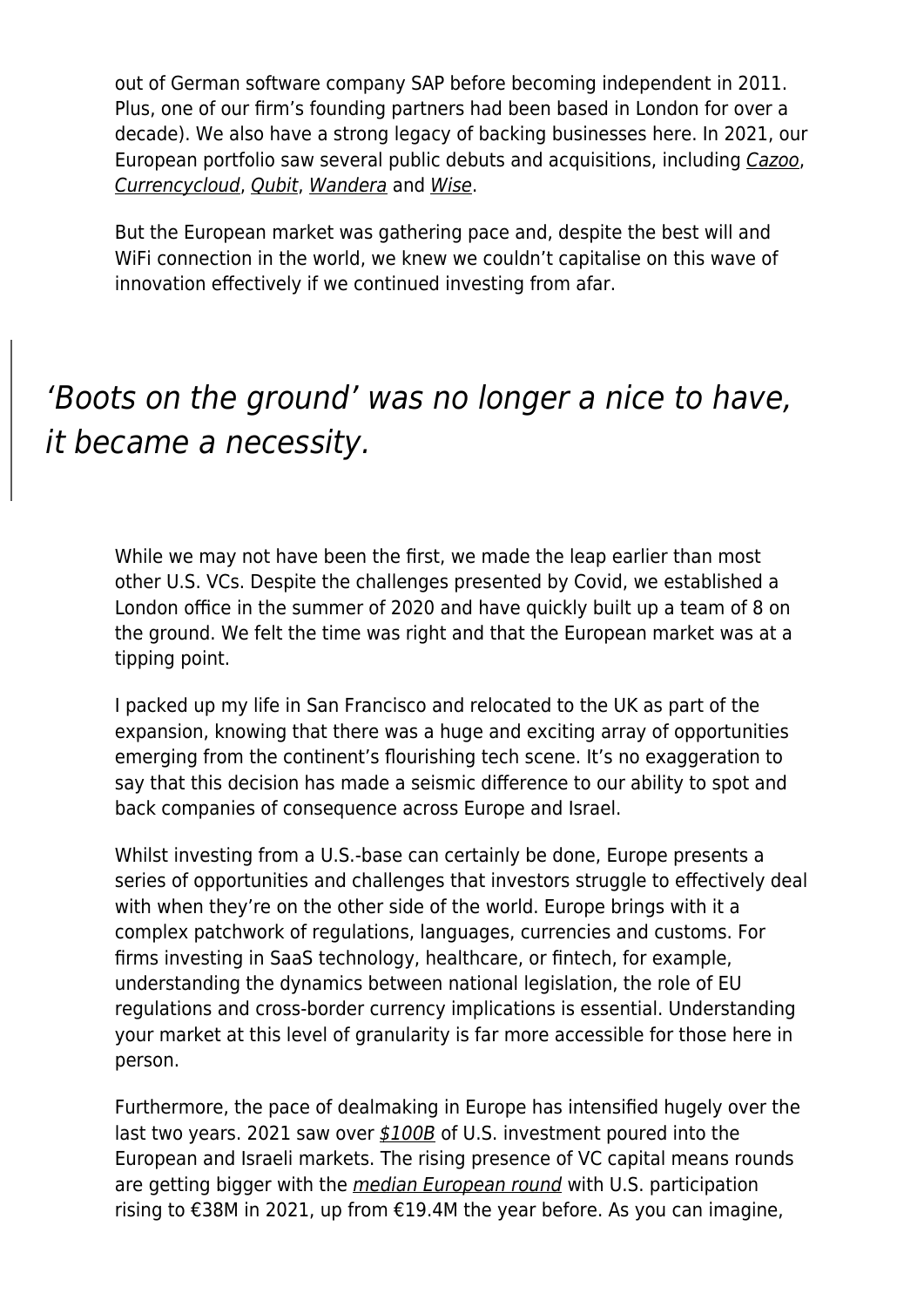the competition for the best deals is fierce and decisions are made quickly. If you're not in the room where it happens, it's much harder to articulate the value-add your firm can bring and secure your place on the cap table.

Possibly most important, are the personal relationships built through in-person interactions, even during Covid times. Investors are entrusting millions, with entrepreneurs and founders putting their faith in backers who will help safeguard the future of their startups and teams. I have found having the opportunity to sit across from a CEO and establish that connection and trust, truly understand the business and glean what drives a founder is more important in Europe than in the U.S. This personal approach is vital. I'm a huge believer in backing people, not just products.

## And it's hard to forge meaningful relationships with founders and their teams over Zoom.

This is true both pre- and post-investment. Ahead of a deal, I can get a much better sense of a founder's character and ambition, and take a clearer call on whether they're the right individual to back. Post-investment, my team and I can continue to add value in a more proactive, practical way. This might be grabbing a coffee with a founder to talk through a tricky problem, taking a physical seat on their board or making introductions to potential new hires.

From the second I touched down on European soil, I've been scheduling coffees, dinners, walks, drinks and everything in between with VCs, business executives and startup CEOs and founders. In the last year alone, I've already been to France, Germany, Finland, Spain, Israel, Austria, and, of course, several cities across the UK. This has given me a huge number of valuable contacts, all without stepping more than an hour or two outside of my time zone. Zoom is great, but when it comes to VCs and CEOs determining whether or not to partner, these decisions are far too important to make over a thirty minute video conference – for all parties involved.

This rich European network, which would have been impossible to cultivate if I were still in the U.S., has already paid dividends in our opinion. The European VC world is close-knit. We believe knowing your investment peers (and vice versa) can unlock new deals and opportunities. In this rapidly moving market, this hyper-connected, collaborative approach is the only way VCs can unearth the best deals.